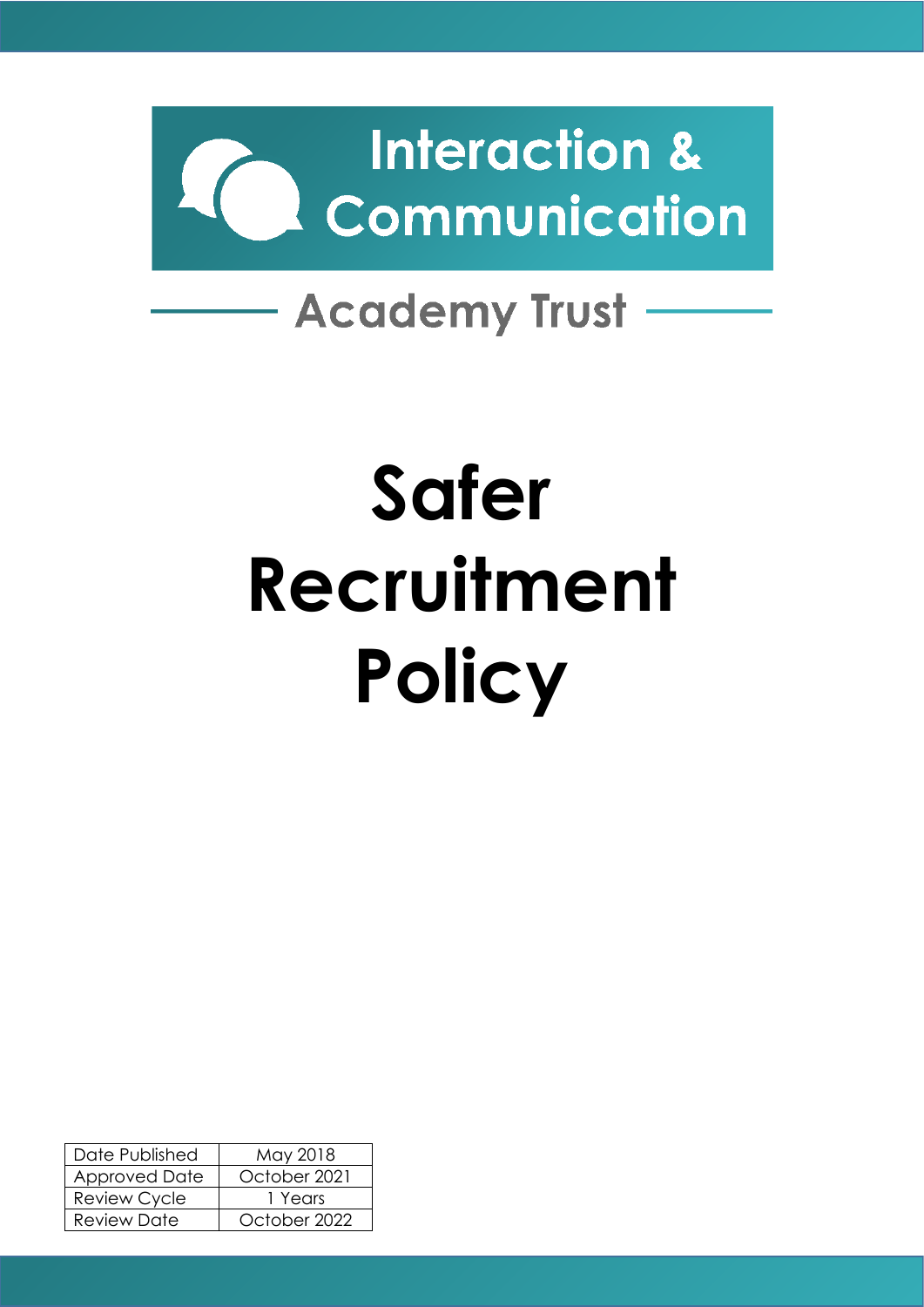

#### **Covid-19 Addendum**

The addendum applies until further notice. It sets out changes and expectations to our normal policy. Staff should continue to follow the normal GDPR policy as well as the items covered in this addendum. We may need to amend or add to this addendum as circumstances or official guidance changes. We will communicate any changes to all staff.

ICAT recognises the many potential challenges with recruiting staff and volunteers during the coronavirus (COVID-19) pandemic. Being unable to meet candidates in person, needing to recruit new staff or volunteers in a short space of time and finding out that referees have been furloughed can make the recruitment process more difficult to manage. However, children's welfare remains paramount. Whether paid or volunteering, it's important to make sure that anybody working with children or young people is suitable to do so. Covid-19 will not be seen as a valid reason for not following normal Safer Recruitment processes and failure to comply with the rules, as determined by this policy, will be seen as a breach of safeguarding processes and may result in disciplinary action.

Applicants will not be discriminated against based on their preference or need for a virtual interview.

# **General Policy Statement**

At the Interaction and Communication Academy Trust (ICAT) we intend to provide a safe, secure, caring environment where everyone is valued and respected equally. We aim to provide an inclusive education where children develop independent learning skills and are taught according to need whatever their age, gender, background, beliefs or abilities.

#### **Introduction**

The safe recruitment of staff is the first step to safeguarding and promoting the welfare of children in education. ICAT is committed to safeguarding and promoting the welfare of children and young people and expects all staff and volunteers to share this commitment.

This recruitment and selection policy has been produced in line with the latest DfE statutory guidance Keeping Children Safe in Education. The employment of all employees, whether they are permanent, temporary, casual, fixed-term, contracted or supply, will be made on merit and in accordance with the provisions of Employment Law and Equal Opportunities legislation. Section 175 of the Education Act 2002 requires schools to make arrangements to ensure that functions are carried out with a view to safeguarding and promoting the welfare of children. Regulations made under Section 157 of that Act state that we must make arrangements to safeguard and promote the welfare of pupils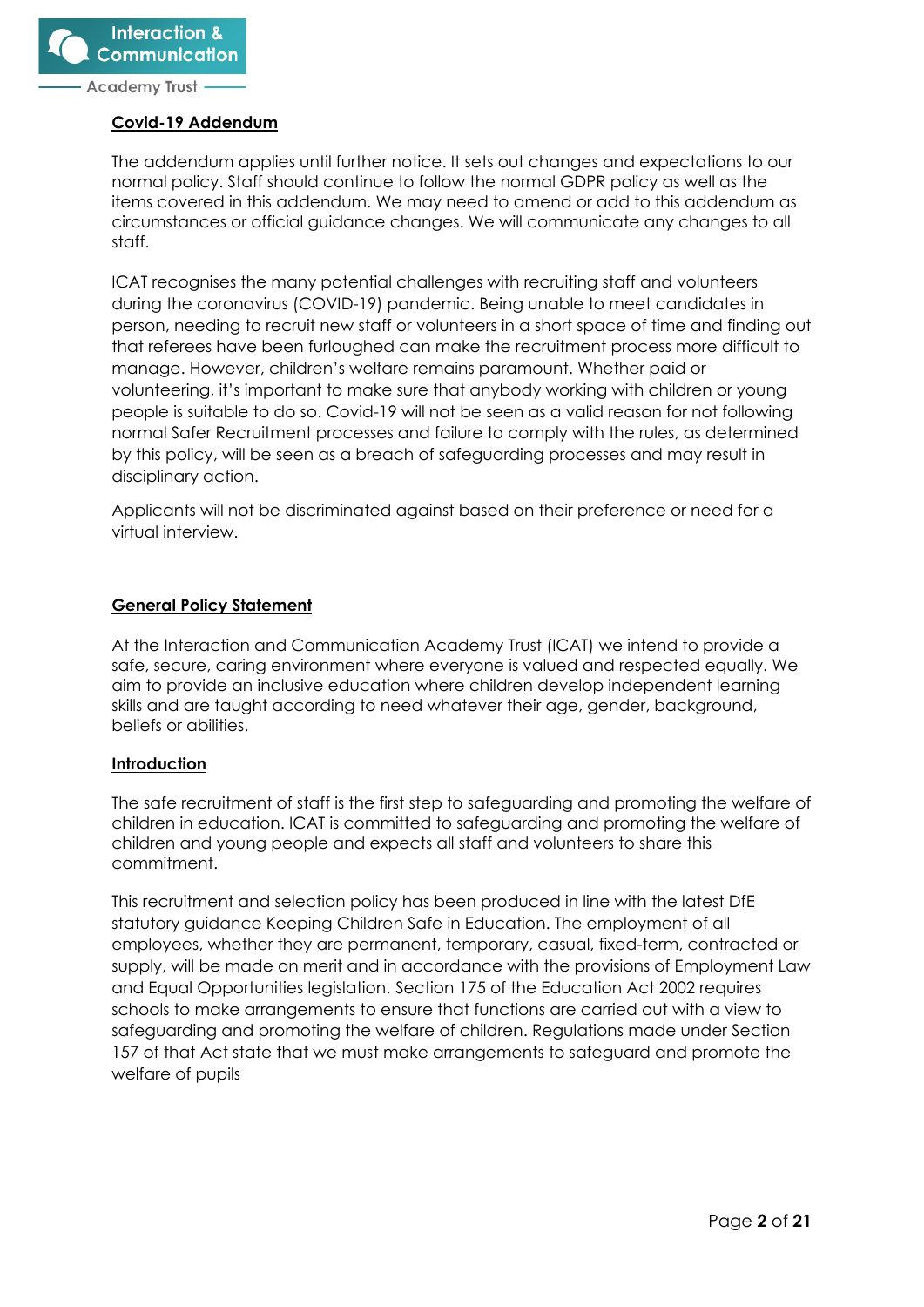

This policy has due regard to all relevant legislation and current guidance and operates in conjunction with individual school's policies.

ICAT is committed to using disciplinary procedures that deal effectively with adults who fail to comply with the Academy's safeguarding and child protection procedures and practices, including referring an allegation of abuse against an adult working with children to the Local Authority Designated Officer (LADO). A referral will be made if an adult has:

- behaved in a way that has harmed a child, or may have harmed a child
- possibly committed a criminal offence against or related to a child
- behaved toward a child or children in a way that indicates he or she would pose a risk of harm if they work regularly or closely with children

# **Aim**

The purpose of this policy is to set out the requirements of a recruitment process that aims to:

- attract, select and retain the best possible staff who will successfully and positively contribute to the future development of the Academy
- deter prospective applicants who are unsuitable to work with children or young people
- identify and reject applicants who are unsuitable to work with children or young people
- inform staff of the information which is required on the Single Central Register

#### **Roles and Responsibilities**

The Board of Directors will:

- ensure the Trust has effective policies and procedures in place for the safe and fair recruitment and selection of staff and volunteer in accordance with the latest Department for Education statutory guidance and monitor Academy compliance with them
- will comply with the most recent DfE Governance Handbook legislation
- ensuring that equal opportunities are established and implemented throughout the recruitment process.
- ensure that appropriate staff, governors and Directors have completed Safer Recruitment Training

The Principal will: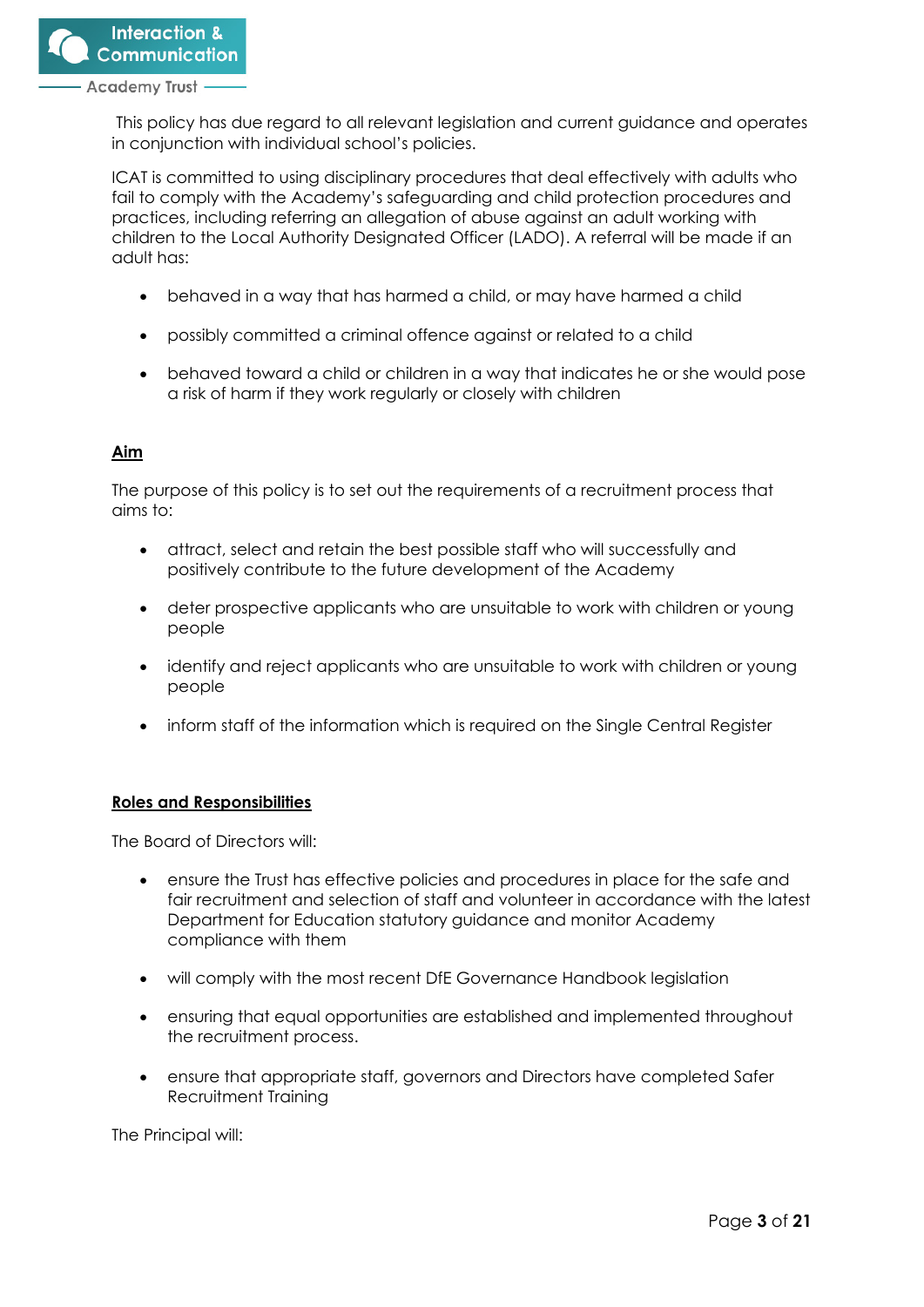

- ensure that the Academy operates safe and fair recruitment and selection procedures which are regularly monitored, reviewed and updated to reflect any changes to legislation and statutory guidance
- monitor any contractors and agencies compliance with this document
- ensuring that appropriate supervision of employees/volunteers is organised, and for promoting the safety and wellbeing of children and young people at every stage of this process
- ensure that appropriate checks have been carried out on prospective staff, volunteers, contractors and agency workers working within the school
- ensure appropriate supervision of employees/volunteers is organised, and for promoting the safety and wellbeing of pupils generally and throughout the recruitment process
- leading the interview when the candidate is at a lower level than the Principal.

#### **Delegation of Appointments and Constitution of Selection Panel**

Appropriate recruitment procedures are set in accordance with the scheme of delegation. The recruitment of all Principals and members of the ICAT Central Team is the responsibility of the Directors. The Directors may not delegate the power to offer employment to any other senior manager or governor.

In most cases the Board of Directors delegates the power to offer employment for most posts to the Academy Principal. The Principal may not delegate the power to offer employment to any other senior manager. The Principal will involve at least one governor in the appointment of all qualified teachers and other posts, wherever possible. Governors will always be involved in the appointment of senior staff.

Selection panels will comprise a minimum of two people. In accordance with the statutory requirement, every selection panel will have at least one member who has undertaken Safer Recruitment Training. All recruitment panel members must have undertaken unconscious bias training before the selection process begins. All recruitment panel members are familiar with their obligations with regards to safer recruitment as set out in the Keeping Children Safe in Education statutory guidance.

It is necessary for at least two members of the panel to shortlist as per the training that they have received, and the procedures outlined in this policy.

Copies of all training certificates are kept within the Single Central Record which is maintained by the school.

The recruitment panel is responsible for ensuring that equal opportunities are established and implemented throughout the recruitment process and reasonable adjustments are considered when necessary.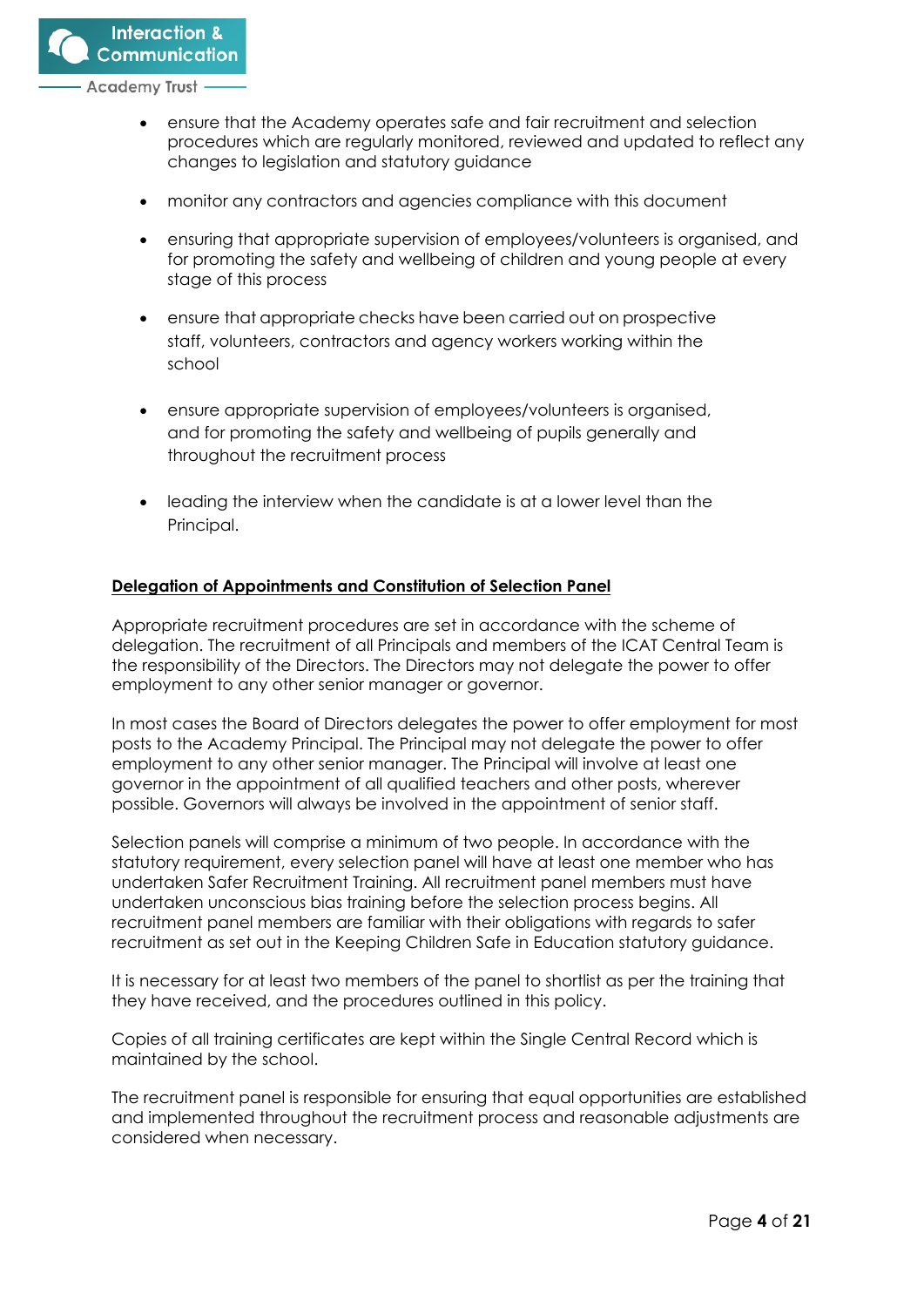

#### **Equal opportunities**

- When recruiting, the school will adhere to its Equality and Cohesion Policy/Equality Duty
- The school will **not** discriminate against any protected characteristics, such as disability or gender, and will always promote difference and inclusion throughout the school.
- The school will, where necessary, make reasonable adjustments to ensure the interview is accessible to all candidates. Candidates should inform the school of any reasonable adjustments that they need when they receive the invitation for an interview.
- The governing body will review recruitment procedures annually to ensure they are accessible and do not directly or indirectly discriminate against candidates.
- Candidates will **not** be asked about their health or any disabilities before a job offer is made unless one of the following exemptions applies:
	- questions necessary to establish if an applicant can perform an intrinsic part of the job (subject to any reasonable adjustments)
	- questions to establish if an applicant is fit to attend an assessment or any reasonable adjustments that may be needed at interview or assessment
	- positive action to recruit people with disabilities
	- Equal opportunities monitoring (which will not form part of the decision-making process)

# **Inviting Applications and Advertising**

All vacant posts will be advertised to ensure equality of opportunity and encourage as wide a field of candidates as possible. This will mean normally placing an advertisement externally and online with the relevant, associated documents. However, where there is a reasonable expectation that there are sufficient, suitably qualified internal candidates' vacancies may be advertised internally before an external advertisement is placed. Any internal recruitment process will follow the procedures set out in this policy.

All advertisements for posts will include the following statements:

*"ICAT is committed to safeguarding and promoting the welfare of children and young people."*

*"The successful candidate will have to meet the requirements of the person specification and will be subject to pre-employment checks which could potentially include a health check, an enhanced DBS check, absence request from a previous employer and two satisfactory references*."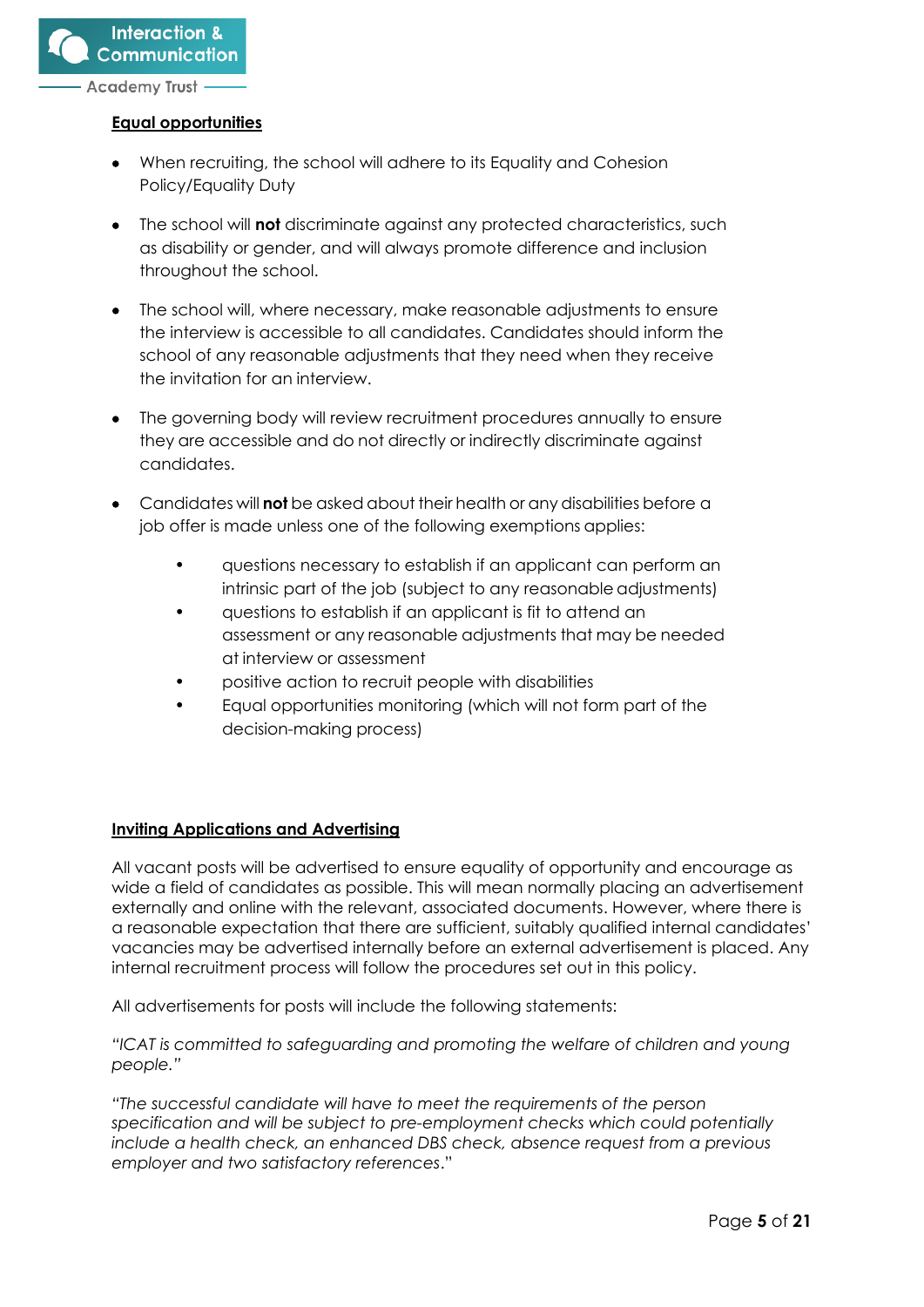

The advert will also outline whether the post is exempt from the Rehabilitation of Offenders Act 1974.

#### **Information for Applicants**

All applicants will be invited to visit the Academy prior to the closing date for applications.

All applicants will be provided with:

- a job description, outlining the duties of the post and a person specification
- an application form completed in full (CV's may be submitted in addition to, but not instead of the application form)
- reference to Academy's policy on equality (as outlined on the application form)
- the Academy's Safer Recruitment Policy (this document), DBS and other preemployment requirements (as outlined on the application form)
- an outline of the terms of employment including salary and scale
- the closing date for the receipt of applications

Prospective applicants are also invited to write a letter of application indicating reasons for applying for the post.

Candidates submitting an application form online will be asked to sign the form if invited to interview.

#### **Short-listing and Reference requests**

The selection panel will shortlist candidates based on the information submitted and how closely it matches the person specification for the post. Applicants will be assessed against the same shortlisting criteria to ensure a fair process. The panel will involve at least one member of the Senior Leadership Team.

Two references are required. Where possible, the references will be taken up prior to the selection stage. One referee should be from the candidate's current/most recent employer. Teachers must give the Head of their current or previous Academy as a referee. Therapists must give the Head of their service. One of the referees should be able to vouch for the applicant's character and the other for their professional standing. If this is not possible a third reference may be sought. In the case of the recruitment of a Senior Leadership Team member three references will be requested. References are not accepted from relatives.

References will be sought directly from the referee. Open references or testimonials provided by the candidate will not be accepted. A reference pro–forma will be sent to the referee together with the job description.

Referees may be contacted by telephone. In such cases detailed written notes should be kept of the conversation and placed on the personnel file for the successful applicant. References can be requested by e-mail. In both cases confirmation of referee identity should be sought and noted.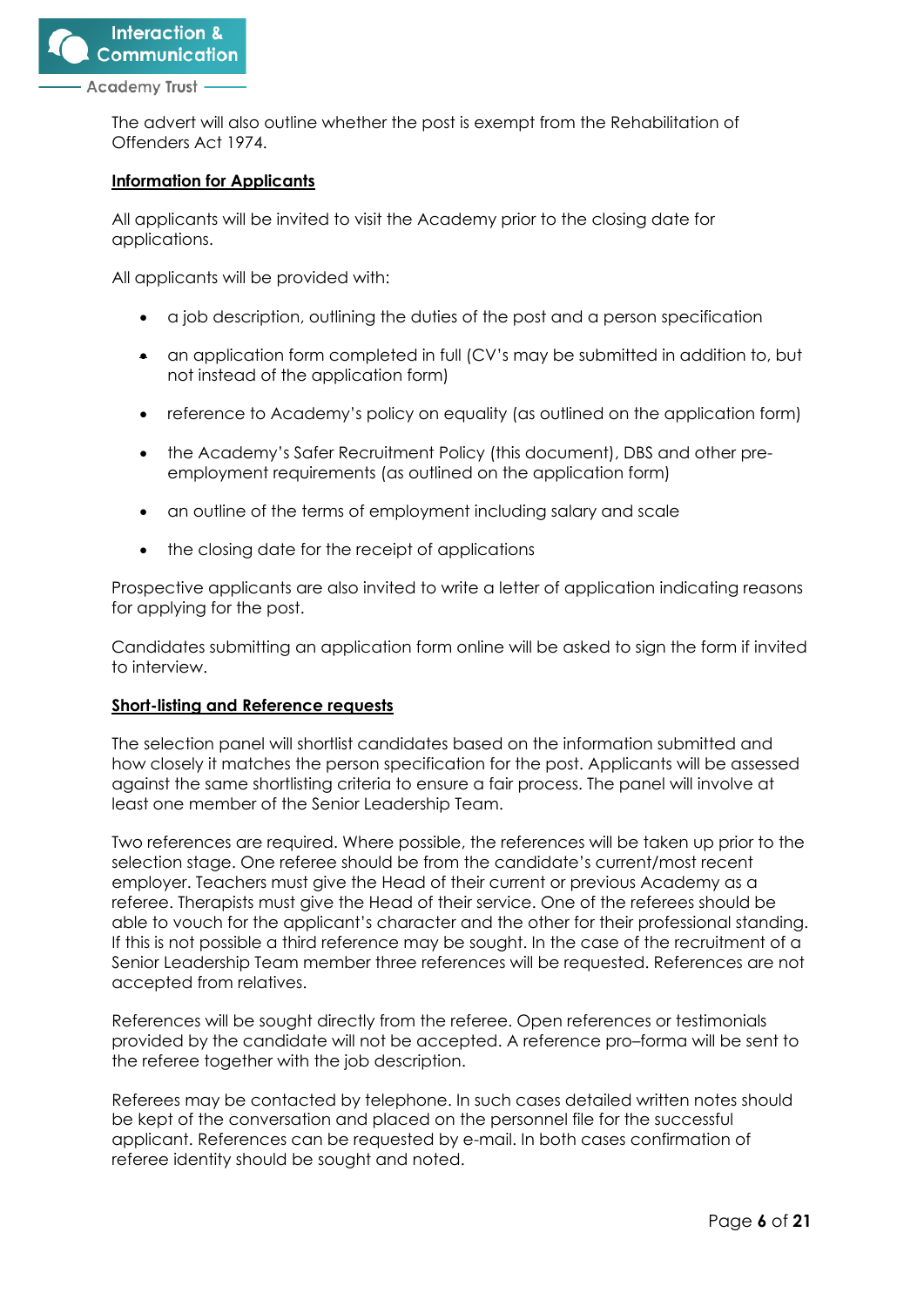All appointees must have two written references using the Academy's pro-forma. Referees may add supplemental information on a separate sheet.

Where necessary previous employers who have not been named as referees will be contacted in order to clarify any anomalies and discrepancies. A detailed written note will be kept of such exchanges.

Referees will always be asked specific questions about:

- the candidates' suitability for the post applied for
- the candidates' suitability for working with children and young people
- any disciplinary warnings, including time-expires warnings, that relate to the safeguarding of children
- the candidate's capability history for the last two years
- the referee's relationship to the applicant
- the candidate's attendance, punctuality and reliability

All appointments are subject to satisfactory references, vetting procedures and enhanced DBS checks.

#### **The Interview Process**

Selection techniques will be determined by the nature and duties of the listed vacant post, but all vacancies will require an interview of the short-listed candidates.

Interviews are face to face and there are always at least two interviewers, one of whom will be trained in Safer Recruitment. All interviewees are required to:

- provide proof of identity
- provide actual certificates of qualification

Candidates will always be required to:

- satisfactorily explain any gaps in employment
- satisfactorily explain any anomalies or discrepancies in the information available to recruiter
- to declare any information that is likely to appear on an enhanced DBS disclosure
- to demonstrate their capacity to safeguard and protect the welfare of children and young people

Teachers are required to teach a sample lesson in order to demonstrate their skills and suitability for working with children with specific learning difficulties. The recruitment panel may also request that candidates complete one or two of the following exercises: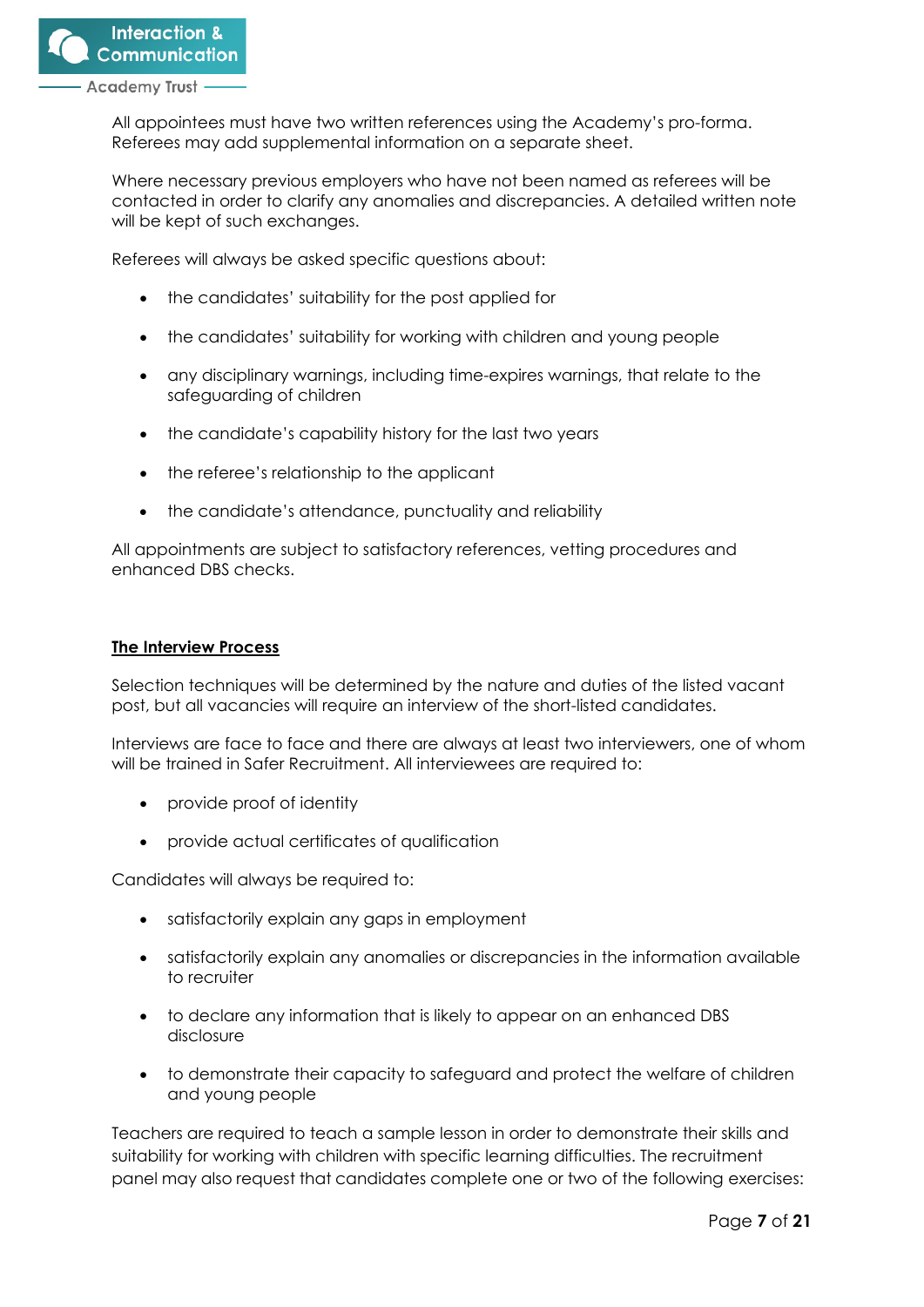**Interaction & Communication** 

Academy Trust

- presentations
- group exercises
- written exercises
- getting the candidate to work in supervised activity with pupils

# **After the interview**

After the interview has been completed, the recruitment panel will:

- **•** Assess all candidates' performance using the same agreed criteria.
- **•** Ask the successful candidate to provide proof of identificationand qualifications, and to complete the DBS check as soon aspossible
- **•** Contact and provide feedback to the unsuccessful candidates feedback will be verbal and based on evidence of their performance against the person specification for the role.

Interview notes and assessment materials will be held securely for an appropriate amount of time after the interviews, in line with the IRMS School Records Management Policy, in case any aspect of the recruitment process is challenged.

After choosing a successful candidate, the school will:

- Make a conditional offer of employment to the candidate
- Ask the successful candidate to provide identification and proof of qualifications, if this has not already been done
- Complete the relevant pre-appointment checks

# **Employment Checks**

An offer of appointment to a successful candidate, including to one who has lived or worked abroad, will be conditional upon satisfactory completion of pre-employment checks. When appointing new staff, we will:

- verify a candidate's identity, preferably from current photographic ID and proof of address except where, for exceptional reasons, none is available
- obtain an enhanced DBS certificate with barred list (formerly known as check 99) information where the candidate will be engaging in regulated activity
- obtain a separate barred list (formerly known as check 99) check (List 99) if, an individual is judged as suitable to start work in regulated activity before the DBS certificate is available
- **Section 128 check**  this provides for the Secretary of State to direct that a person may be prohibited or restricted from participating in the management of an independent school (which includes academies and free schools). A person prohibited under section 128 is also disqualified from holding or continuing to hold office as a governor of a maintained school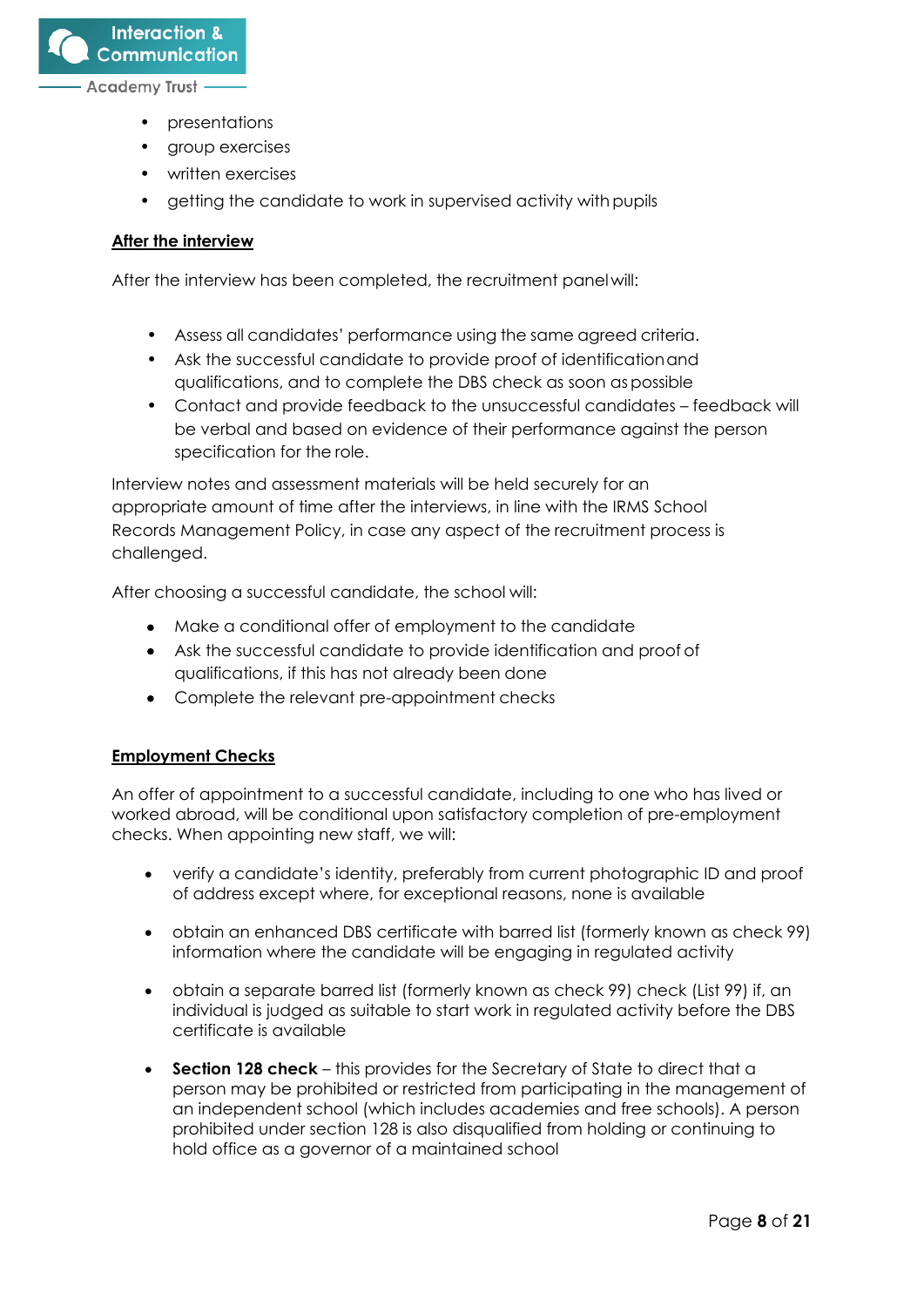

- check that a candidate to be employed as a teacher, or to carry out teaching tasks is not subject to a prohibition order issued by the Secretary of State, using the Employer Access Online Service
- check that the candidate to be employed as a teacher or to carry out teaching tasks has the appropriate professional qualifications using the Employer Access Online Service
- all candidates may be asked to complete an Employee Health Care questionnaire and may be required to attend a medical appointment
- request absence records for previous 24 months from last known employer
- verify the candidates right to work in the United Kingdom (if there is uncertainty about whether an individual needs permission to work in the UK, then we will follow advice on the Gov.uk website)
- make any further checks that we consider appropriate, if the candidate has lived or worked outside the UK
- require the candidate to complete the Academy's Childcare Disqualification declaration
- verify professional qualifications, as appropriate
- the recruitment panel will ensure any candidate employed to carry out teaching work is not subject to a prohibition order or any sanction or restriction imposed (that remains current) by the GTCE before its abolition in March 2012.
- if the school has reason to believe that an individual is barred, it is an offence under section 9 of the Safeguarding Vulnerable Groups Act (SVGA) 2006 for the school to allow the individual to carry out any form of regulated activity.
- checks for all prohibitions, directions, sanctions and restrictions will be carried out by using the secure access portal on the Teacher Services' webpage.

All checks will be documented and retained on the personnel file and will be recorded on the Single Central Record. All checks will be followed up if they are unsatisfactory or if there are any discrepancies in the information received.

# **Candidates who have lived outside the UK**

- No exceptions will be made for candidates who have lived outside of the UK. All mandatory checks outlined in this policy will be carried out, along with additional checks where necessary (Keeping Children Safe in Education)
- The DfE's guidance on the employment of overseas-trained teachers will be consulted should an overseas candidate apply for a teaching position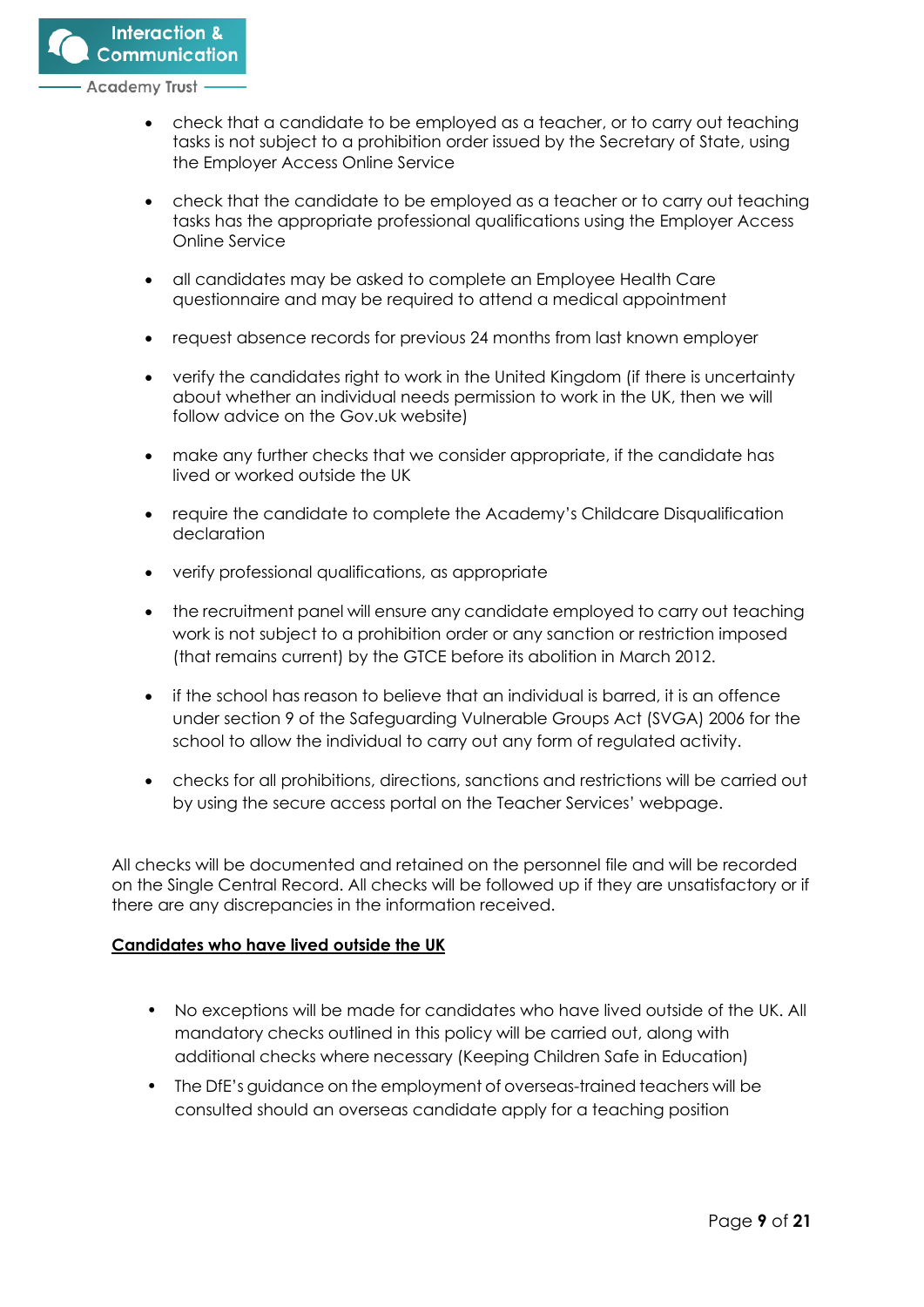

## **Unsuccessful Applicants**

All unsuccessful candidates will be contacted post interview to provide verbal feedback based on evidence of their performance against the person specification for the role.

# **Offer of Employment**

The offer of employment and acceptance by the candidate is binding on both parties, subject to satisfactory completion of pre-employment checks and references. The successful candidate will be informed, initially by a phone call and then formally by an 'offer letter', that the appointment is subject to satisfactory completion of these checks. A contract will be issued to the new employee prior to their start date.

#### **Personnel File and Single Central Record**

Recruitment and selection information for the successful candidate will be retained securely and confidentially for the duration of his/her employment with the Academy and thereafter according to data retention laws. The Academy will maintain a Single Central Record of employment checks in accordance with the latest Keeping Children Safe in Education issued by the DfE.

#### **Induction**

All staff new to an Academy will receive an induction pack and induction training that will include the Academies safeguarding policies and guidance on safe working practices.

New staff will be allocated a mentor.

# **Adults working with children who are not employed directly by the Academy**

#### **Agency and third-party staff**

- in the case of any employee working at the school who is sourced from an agency or third-party organisation, confirmation must be obtained from the organisation, in writing, that all necessary checks have been completed
- confirmation will also be obtained that the individual who presents for work is the same person on whom all checks have been completed. A copy of photographic identification will generally be kept where appropriate

# **Trainee/student teachers**

- **•** the school will ensure that enhanced DBS certificates and barred list (formerly known as check 99) checks are obtained on all salaried applicants for initial teacher training who are in regulated activity
- **•** where trainee teachers are fee-funded, it is the responsibility of the initial teacher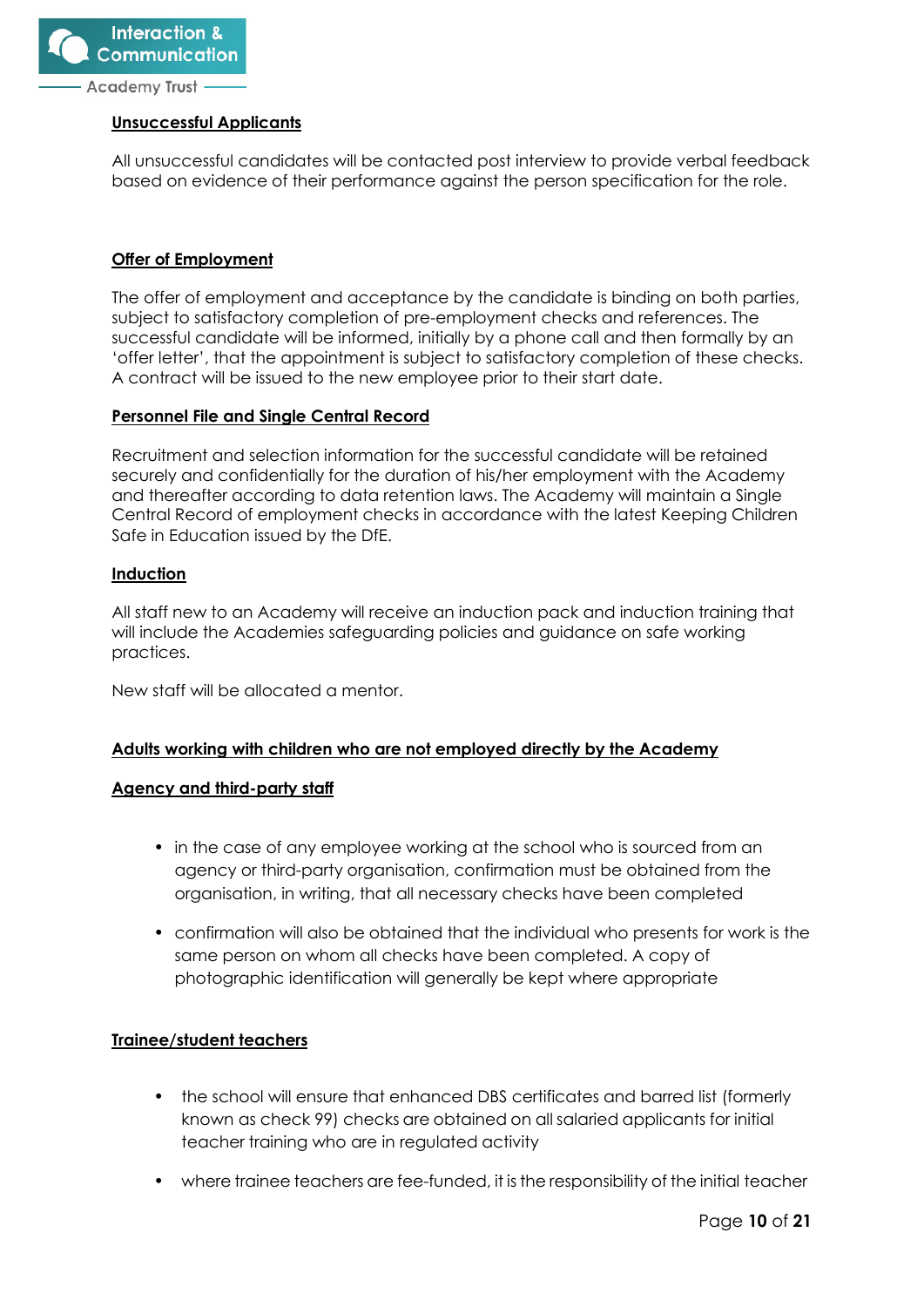

training provider to carry out the necessary checks

**•** the school will obtain written confirmation from the agency that the checks have been carried out

## **Contractors**

We ensure that:

- **•** all contactors, or any employee of the contractor, working at the Academy have been subject to the appropriate level of DBS check.
- **•** Contactors and contractors' employees for whom an appropriate DBS check has not been undertaken will be supervised. Under no circumstances will a contractor in respect of whom no checks have been obtained be allowed to work unsupervised or engage in regulated activity
- **•** If a contractor is self-employed, the school will consider obtaining the DBS check, as self-employed people are not able to make an application directly to the DBS on their own account

### **Adults who supervise children on work experience**

- If the school is organising work experience placements, the school will ensure that the placement provider has policies and procedures in place to protect children from harm.
- the Academy will decide whether staff need to work alongside the pupils on work experience and offer supervision at all times
- if the person working with the child is sometimes unsupervised and the same person is in frequent contact with the child, the work is likely to be regulated activity. In this case, the school will ask the employer providing the work experience to ensure that the person providing the instruction or training is not a barred person.

#### **Governors**

All Trust Directors and school Governors are DBS checked and Section 128 checked, and as a result do not require supervision. The Chair of Directors requires a DBS signed off by the Secretary of State.

Newly appointed Chairs of Directors will also be subject to a suitability check with the ESFA as soon as they're appointed, which includes:

- An identity check
- Confirmation of the right to work in the UK
- An enhanced DBS check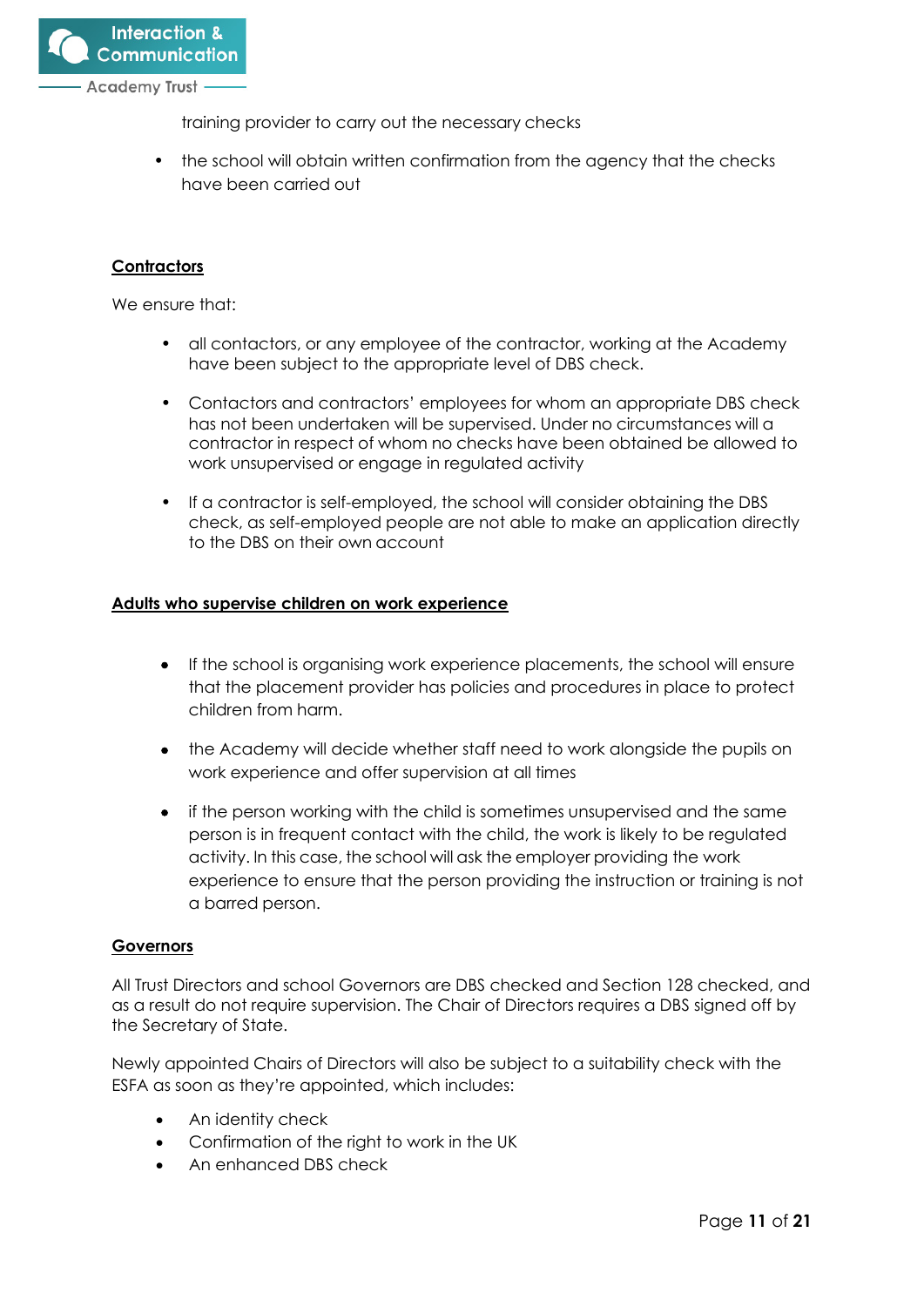

- Where required, additional information if the individual has lived outside the UK for a period of 12 months or longer
- A section 128 direction check to be carried out

To process a suitability check, the Chair of Directors will provide the EFSA with:

- Information about their identity verified by a recognised professional, using the EFSA's [verification form.](https://www.gov.uk/government/publications/academy-trust-chair-suitability-checks/academy-trust-chair-suitability-checks-guidance-for-applicants)
- Information confirming their right to work in the UK.
- The outcome of an enhanced DBS check.
- An overseas criminal records check or certificate of good character if they have lived outside of the UK.

### **Health care**

All professionals working for the health service such as Physiotherapists, Occupational Therapists and Academy nursing team have completed enhanced DBS checks with their service.

Privately employed Health Care Assistants working with individual children and young people in Academy must also have completed an enhanced DBS checks with their employers.

### **School transport**

An appropriate 'letter of assurance' on headed paper, personally addressed, dated, signed and provided by the relevant authorised person on behalf of the individuals concerned, for example by the local authority on behalf of drivers and escorts employed by them.

The letter should include a statement of assurance that all of the checks have been undertaken, the date on which they were completed, and that they are satisfactory

#### **Volunteers**

Pre-start vetting checks and require all volunteers to complete enhanced DBS and barred list (formerly known as check 99) checks. Volunteers are always supervised.

# **Students**

When students on placement are working in an Academy as part of a recognised training course references and completion of an application form will not be required. All students however will be required to provide a letter of introduction and proof of enhanced DBS clearance with barred list (formerly known as check 99) check.

Students on work experience will always be supervised.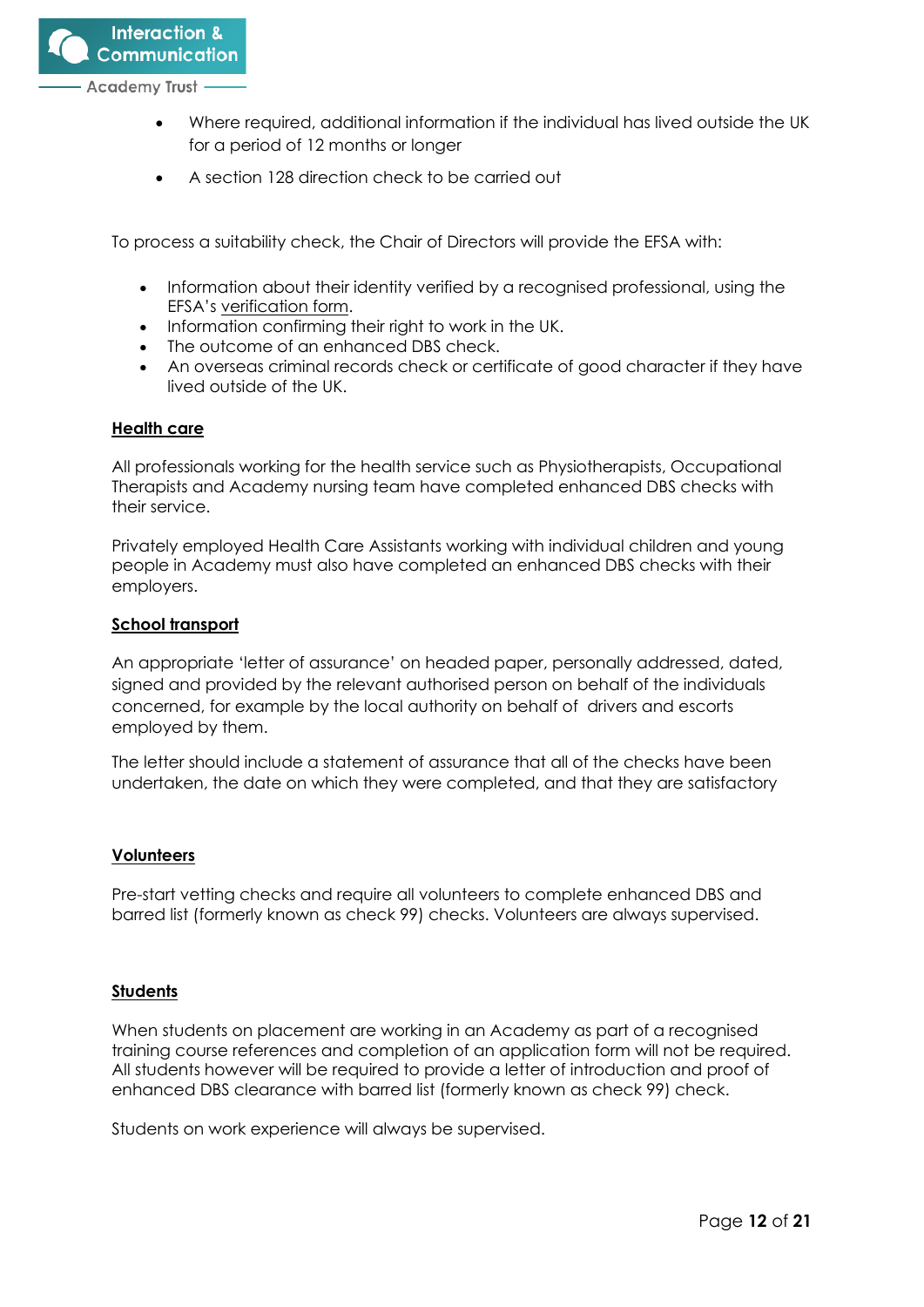

All students and volunteers will be required to attend an induction prior to taking any time in an Academy.

# **Visitors**

All visitors without DBS clearance should be accompanied.

All visitors' identification will be checked on arrival. Validated visitors will be given an Academy identification badge. Visitors in any Academy not wearing an Academy identification badge should be asked if they need assistance.

Professionals in an Academy not wearing a Local Authority, NHS or an official badge with a DBS number on should not be given unaccompanied access to the building.

# **Single central record (SCR)**

The school will maintain and regularly update the SCR.

All new employees will be added to the record, which will include:

- All staff (including supply staff) who work at the school.
- All others who work in regular contact with children in the school or college, including volunteers.

The bullet points below set out the minimum information that must be recorded in respect of staff members (including teacher trainees on salaried routes). The record will indicate whether the following checks have been carried out or certificates obtained, and the date on which each check was completed/certificate obtained:

- An identity check
- A barred list (formerly known as check 99) check
- An enhanced DBS check
- A prohibition from teaching check
- Further checks on people living or working outside the UK, including checks for European Economic Area (EEA) teacher sanctions and restrictions
- A check of professional qualifications
- A check to establish the person's right to work in the UK, if an EEA National check their share code and working status
- For those in management, trustee or governor roles, a section 128 check

For supply staff, the school will include whether written confirmation has been received that the employment business supplying the member of supply staff has carried out the relevant checks and obtained the appropriate certificates, and the date that confirmation was received and whether any enhanced DBS check certificate has been provided in respect of the member of staff.

If checks are carried out on volunteers, this will be recorded in the SCR.

Schools within the academy will maintain separate SCR's however ICAT will ensure that all those who need to see the SCR can easily do so.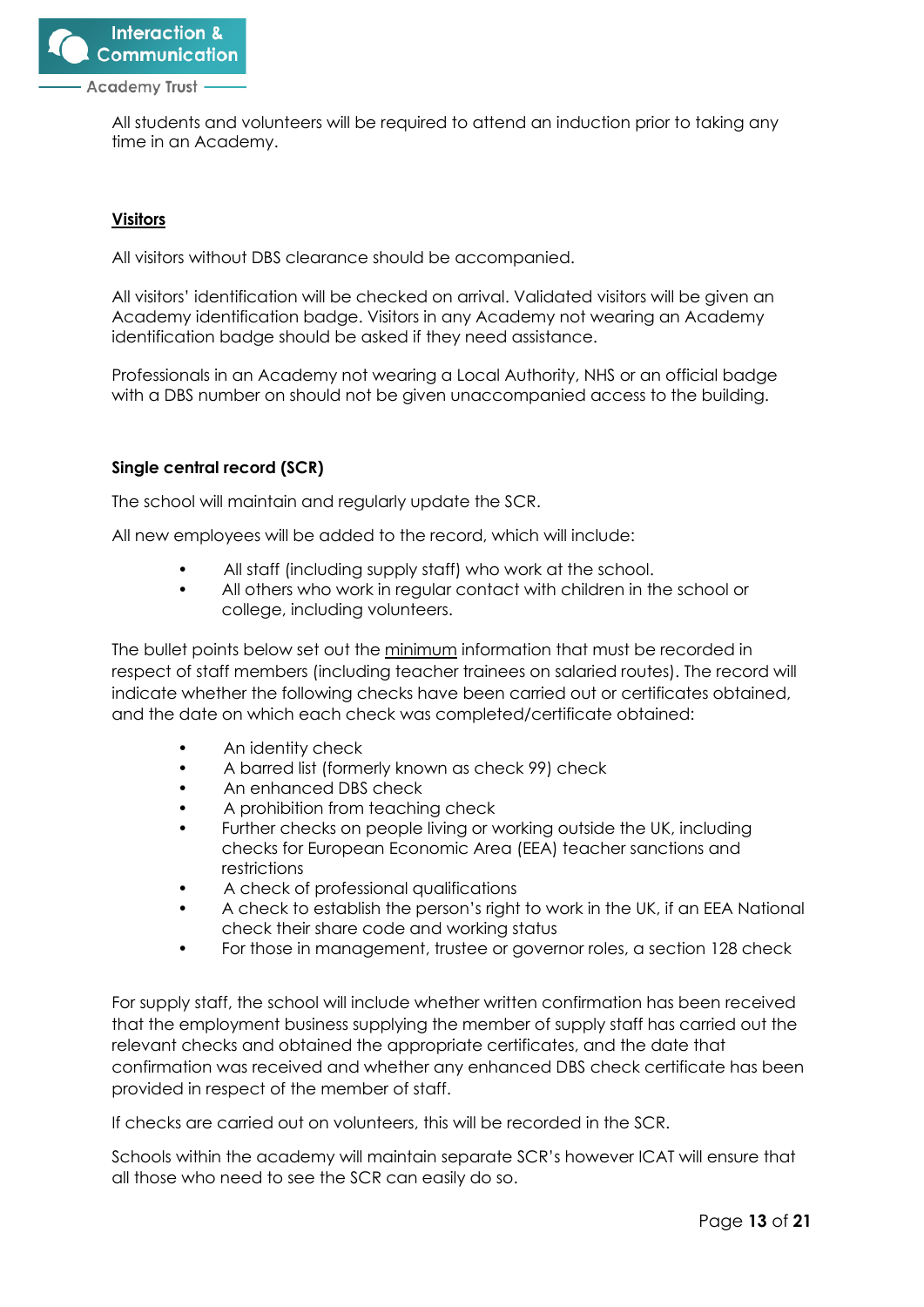

The intention of our Safer Recruitment policy is to ensure that all stages of the recruitment process contain measures to deter, identify, prevent and reject unsuitable people from gaining access to pupils within the School

- **Deter**. From the beginning of the recruitment process,  $-$  the academy has a rigorous recruitment process and does not tolerate any form of abuse. Wording in adverts and recruitment information will aim to deter potential abusers
- **Identify and Reject.** It will not always be possible to deter potential abusers. Therefore, careful planning for the interview and selection stage, in terms of asking the right questions, setting appropriate tasks and obtaining the right information will assist in finding out who is suitable for the role and who is not
- **Prevent and Reject**. There are no guarantees that even the most robust safer recruitment process will prevent an inappropriate appointment. However, this does not mean it is too late to act. Ensuring that comprehensive induction processes are in place, together with appropriate policies and procedures, raising awareness through staff training and generally developing and maintaining a safe culture will all help to prevent abuse or identify potential abusers

Our policy and the practical implementation of recruitment and selection processes also aim to meet all legislative requirements, any statutory or other guidance that may from time to time be issued in order to keep children safe and safer recruitment in education, as well as principles of general good practice

#### **Employment Reference Request:**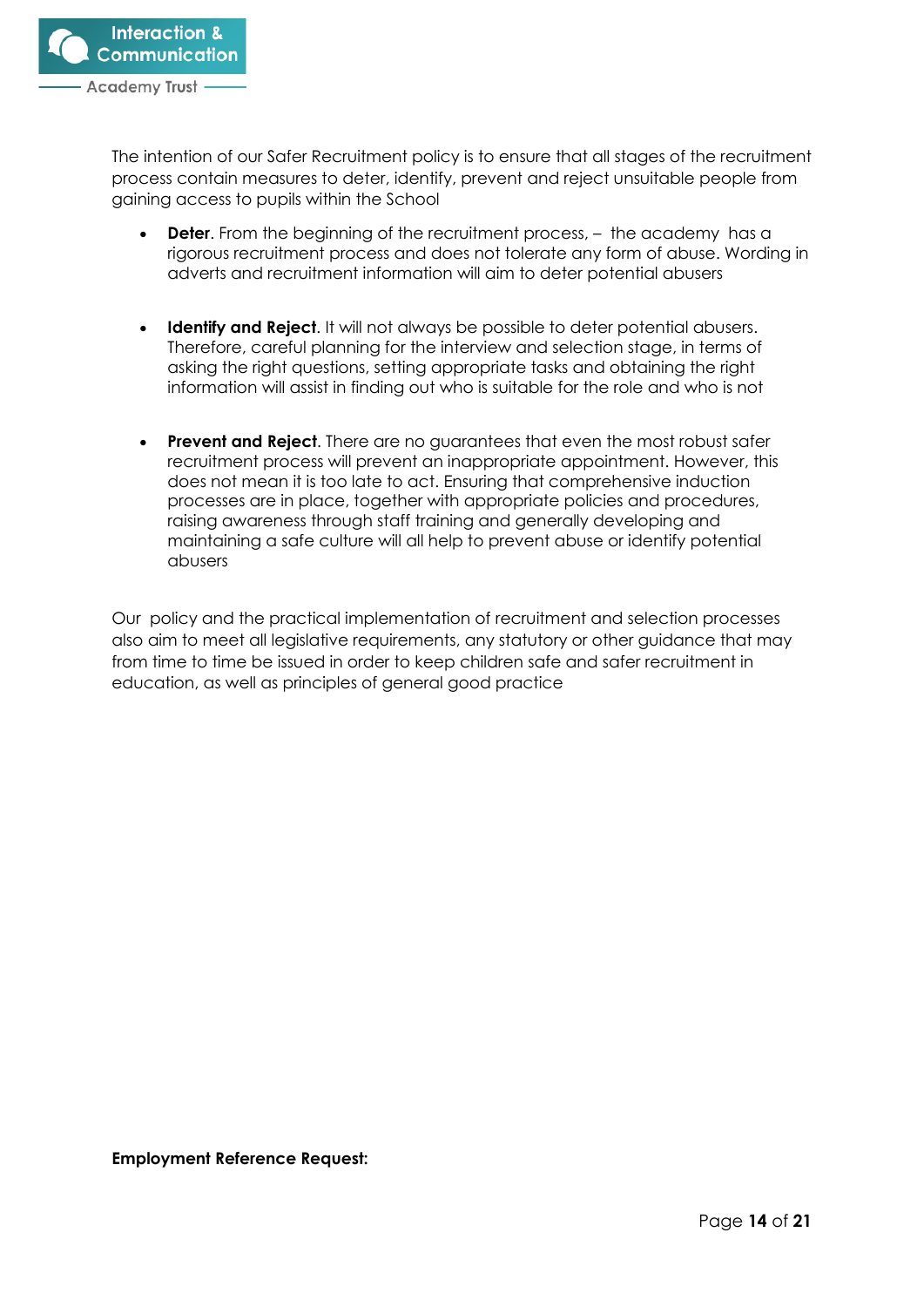

Reference for:

| Name:        | Candidate Ref: |
|--------------|----------------|
| Post of:     | Post Ref. No.  |
| Provided by: |                |

| <b>Section 1 (Employment Record)</b>                                                                                                                                                                                                   |                               |
|----------------------------------------------------------------------------------------------------------------------------------------------------------------------------------------------------------------------------------------|-------------------------------|
| 1 Dates of employment with you are/were:                                                                                                                                                                                               | To<br>From                    |
| 2 What post did the candidate hold with you                                                                                                                                                                                            | Post                          |
| and what was their salary?                                                                                                                                                                                                             | Salary £                      |
| 3 In what capacity have you known and/or<br>worked with this person?                                                                                                                                                                   |                               |
| 4 Can you confirm that you are satisfied that the<br>candidate is suitable to work with children or<br>young people?                                                                                                                   | Yes $\square$<br>No □         |
| 5 If not, please give specific reasons of why you<br>think the person is unsuitable.                                                                                                                                                   |                               |
| 6 Has this person even been the subject of any<br>investigations and/or disciplinary procedures<br>whilst in your employment with regards to the<br>safety and welfare of children or young people?                                    | Yes $\Box$<br>No <sub>1</sub> |
| 7 Or with regards to any other matter. (Please<br>refer to the Safeguarding and Safer Recruitment<br>in Education Guidance issued by the DCSF<br>which became effective 1.1.07)                                                        |                               |
| 8 If yes, what were the circumstances and why,<br>and what was the outcome?                                                                                                                                                            |                               |
| 9 Did you receive details of any investigations<br>and or disciplinary procedures from the<br>employer prior to yourself? (Please refer to the<br>Safeguarding and Safer Recruitment in<br>Education Guidance issued by the DCSF which | Yes $\Box$<br>No □            |
| 10 If yes, what were the circumstances and why,<br>and what was the outcome of the details you<br>were provided with?                                                                                                                  |                               |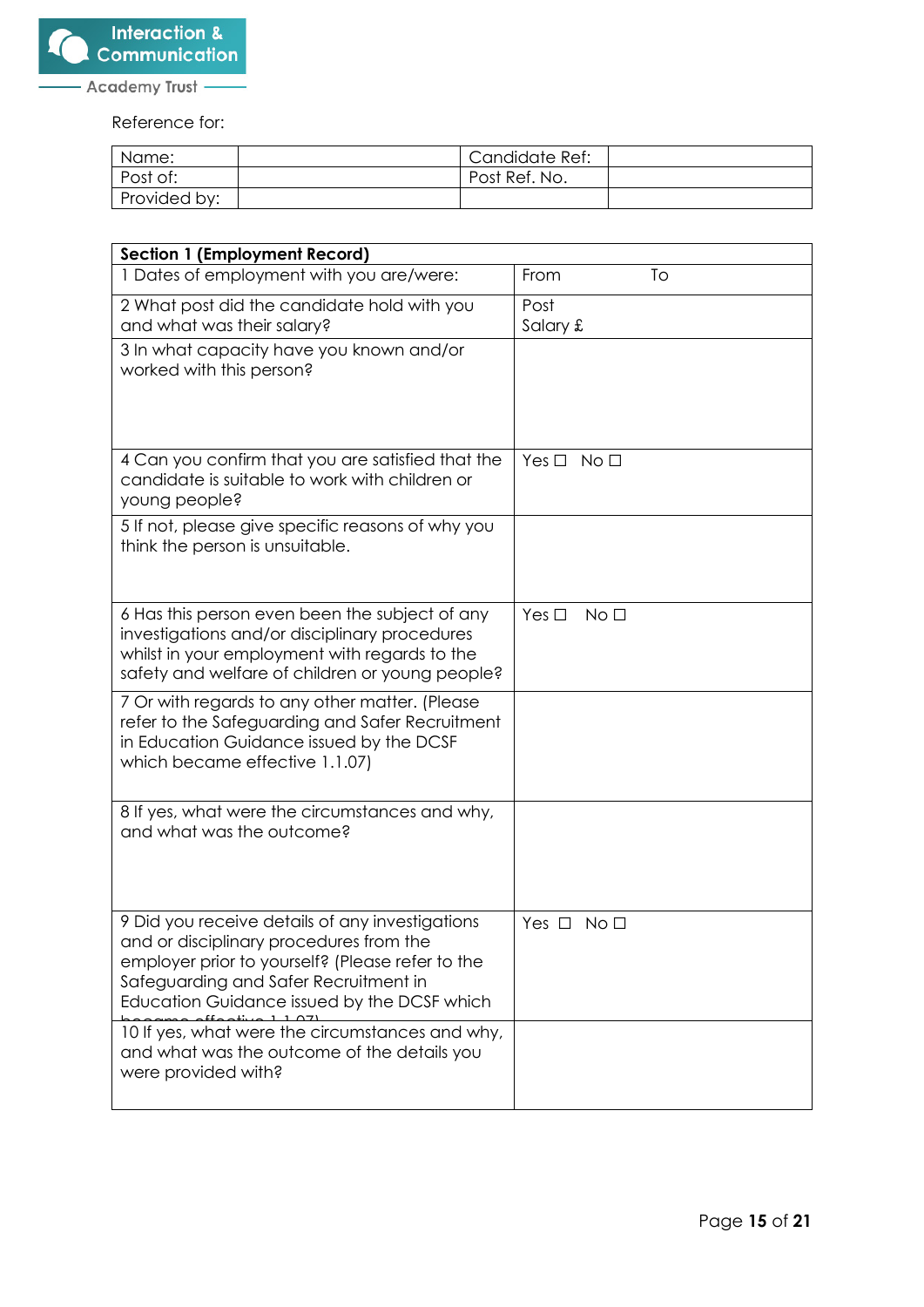| 11 Has this person been the subject of any<br>capability procedures whilst in your employment<br>or within the last two years? (Please refer to the<br>School Staffing (England) (Amendment)<br>Regulations 2018, which come into effect 1st<br>September 2018.)                                                    | $Yes \Box No \Box$ |
|---------------------------------------------------------------------------------------------------------------------------------------------------------------------------------------------------------------------------------------------------------------------------------------------------------------------|--------------------|
| 12 Please summarise main duties and key<br>responsibilities of current of previous post where<br>applicable                                                                                                                                                                                                         |                    |
| 13 Please describe this person's strengths and<br>development needs as an employee,<br>referencing the attached job description.                                                                                                                                                                                    |                    |
| 14 What are/were the applicant's reasons for<br>leaving? (If applicable)                                                                                                                                                                                                                                            |                    |
| 15 If this reference is being provided in respect<br>of a teacher, could you please comment on the<br>person's professional standards?<br>(All Teachers have to meet professional<br>standards - could you therefore please refer to<br>those standards in your reply. A separate sheet<br>can be used if required) |                    |
| 16 A definition of equality is 'creating a fairer<br>society, where everyone can participate and<br>has the opportunity to fulfil their potential' (DoH<br>2004). Please comment on the applicant's<br>suitability relating to the above.                                                                           |                    |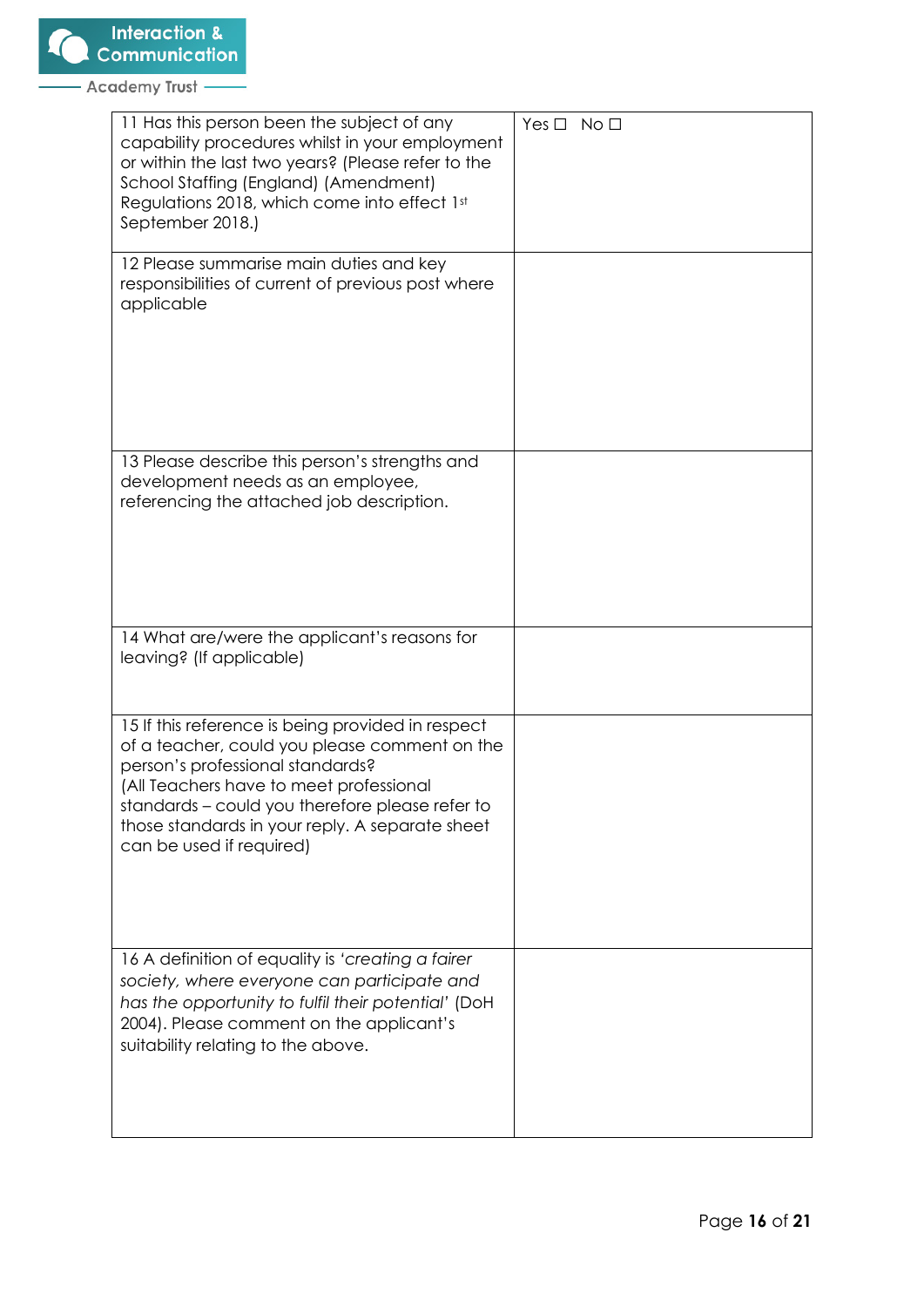| 17 Please rate the applicant with regard to:                                                                         |           |        |  |            |              |
|----------------------------------------------------------------------------------------------------------------------|-----------|--------|--|------------|--------------|
|                                                                                                                      | Excellent | Good   |  | Acceptable | Poor         |
| Reliability (i.e. meeting<br>job commitments)                                                                        | П         | П      |  | $\perp$    | ΙI           |
| Communication skills                                                                                                 | П         | □      |  | П          | П            |
| Interpersonal skills                                                                                                 | П         | □      |  | П          | ΙI           |
| <b>Teamwork</b>                                                                                                      | П         | $\Box$ |  | $\Box$     | П            |
| Adaptability/flexibility                                                                                             | П         | □      |  | П          | П            |
| Confidence                                                                                                           | П         | П      |  | П          | П            |
| Initiative                                                                                                           | П         | □      |  | П          | $\mathsf{L}$ |
| Honesty & Integrity                                                                                                  | П         | □      |  | П          | ΙI           |
| Punctuality                                                                                                          | □         | $\Box$ |  | □          | П            |
| Time management                                                                                                      | П         | П      |  | $\Box$     | П            |
| How would you rate the<br>applicant's suitability to<br>work in a diverse<br>environment?                            | ⊠         | $\Box$ |  | $\Box$     | □            |
| Any comments<br>supporting your rating.                                                                              |           |        |  |            |              |
| 17 18? Would you consider this person for re-<br>Yes □ No □<br>employment if a suitable vacancy became<br>available? |           |        |  |            |              |

Signed

Name Date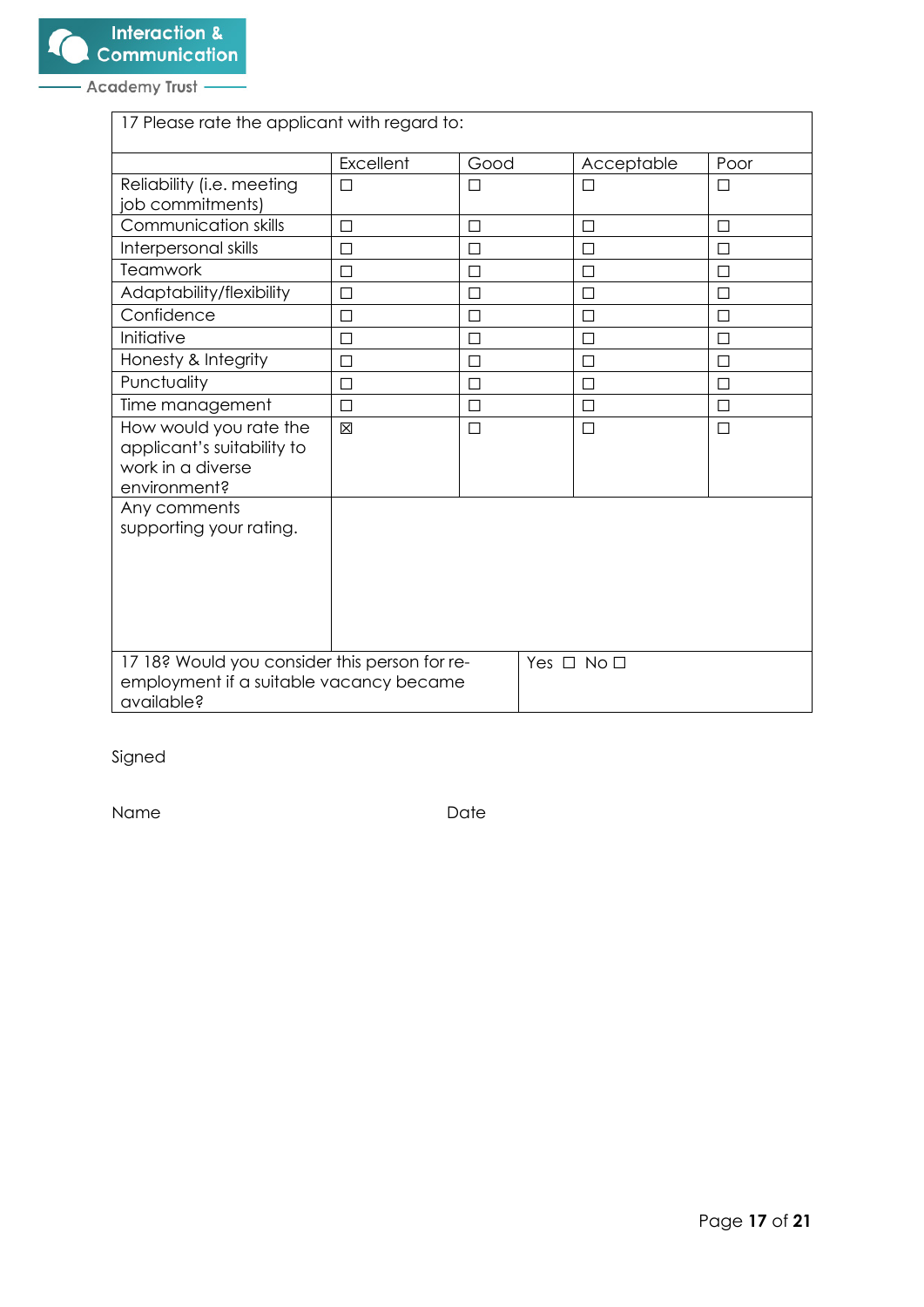

# **Character Reference Request:**

Reference for:

| Name:        | Candidate Ref: |  |
|--------------|----------------|--|
| Post of:     | Post Ref. No.  |  |
| Provided by: |                |  |

| 1 How long have you knows this person?                                                                                                                                                    |                            |
|-------------------------------------------------------------------------------------------------------------------------------------------------------------------------------------------|----------------------------|
| 2 What is your relationship to this person?                                                                                                                                               |                            |
| 3 How will their previous experience help this<br>person fulfil the requirements of this job?                                                                                             |                            |
| 4 Has this person had any specific training or<br>gained any qualifications that you think will be<br>relevant? If so please specify.                                                     |                            |
| 5 Please specify any particular knowledge and<br>skills that this person possesses which you think will<br>be directly relevant to this job. Referencing the<br>attached job description. |                            |
| 6 Can you confirm that you are satisfied that the<br>candidate is suitable to work with children or<br>young people?                                                                      | Yes $\square$ No $\square$ |
| 7 If not, please give specific reasons of why you<br>think the person is unsuitable.                                                                                                      |                            |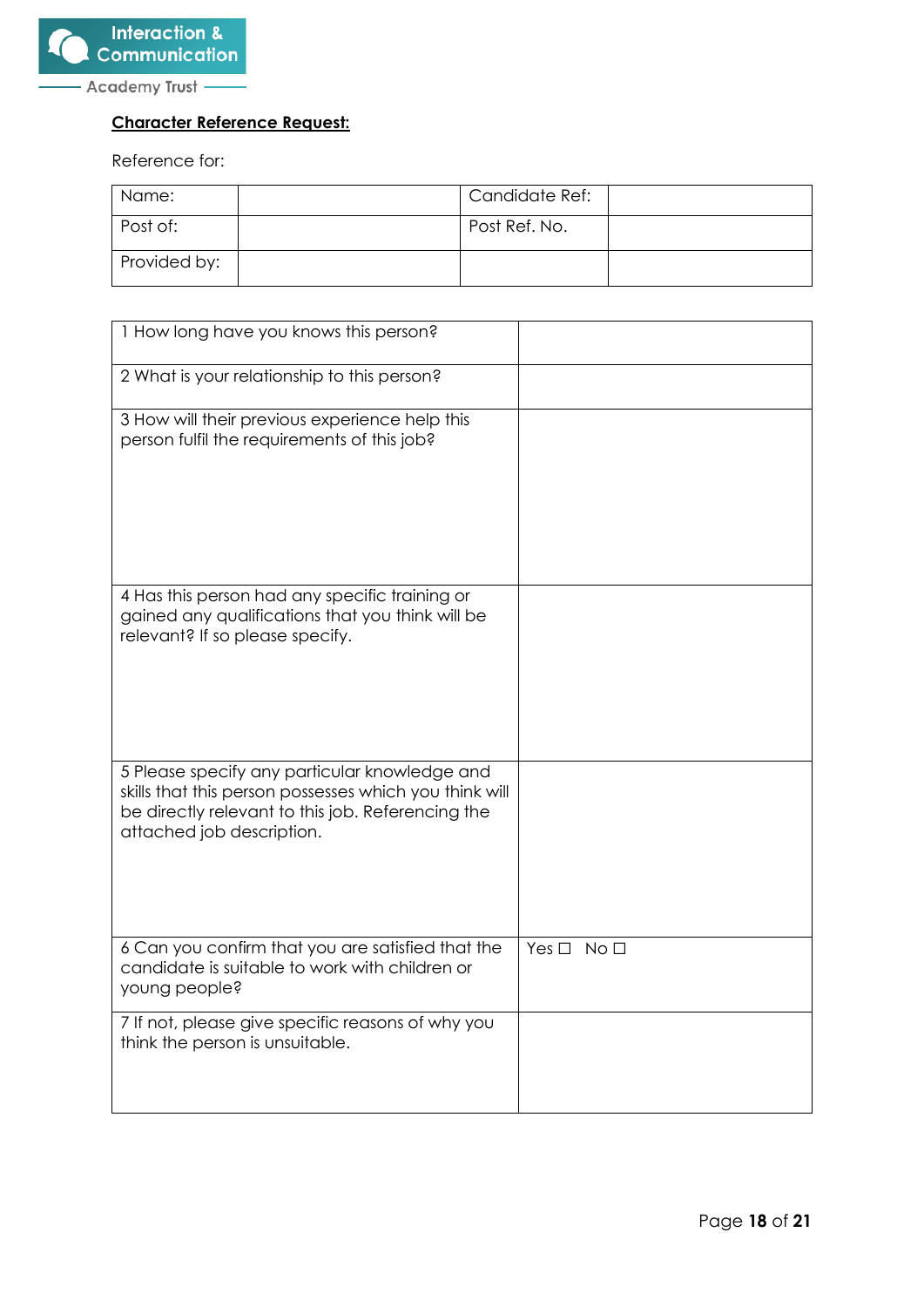| 8 A definition of equality is 'creating a fairer<br>society, where everyone can participate and<br>has the opportunity to fulfil their potential' (DoH<br>2004). Please comment on the applicant's<br>suitability relating to the above. |           |        |  |            |        |
|------------------------------------------------------------------------------------------------------------------------------------------------------------------------------------------------------------------------------------------|-----------|--------|--|------------|--------|
| 9 Please rate the applicant with regard to:                                                                                                                                                                                              |           |        |  |            |        |
|                                                                                                                                                                                                                                          | Excellent | Good   |  | Acceptable | Poor   |
| Reliability                                                                                                                                                                                                                              | □         | $\Box$ |  | $\Box$     | П      |
| Communication skills                                                                                                                                                                                                                     | П         | □      |  | П          | ΙI     |
| Interpersonal skills                                                                                                                                                                                                                     | П         | П      |  | П          | П      |
| <b>Teamwork</b>                                                                                                                                                                                                                          | $\Box$    | $\Box$ |  | П          | П      |
| Adaptability/flexibility                                                                                                                                                                                                                 | $\Box$    | $\Box$ |  | П          | П      |
| Confidence                                                                                                                                                                                                                               | □         | $\Box$ |  | $\Box$     | □      |
| Initiative                                                                                                                                                                                                                               | $\Box$    | □      |  | $\Box$     | $\Box$ |
| Honesty & Integrity                                                                                                                                                                                                                      | □         | $\Box$ |  | $\Box$     | ⊔      |
| Punctuality                                                                                                                                                                                                                              | □         | $\Box$ |  | $\Box$     | $\Box$ |
| Time management                                                                                                                                                                                                                          | □         | $\Box$ |  | $\Box$     | □      |
| How would you rate the<br>applicant's suitability to<br>work in a diverse<br>environment?                                                                                                                                                | $\Box$    | $\Box$ |  | $\Box$     | $\Box$ |
| Any comments<br>supporting your rating.                                                                                                                                                                                                  |           |        |  |            |        |

Signed

Name Date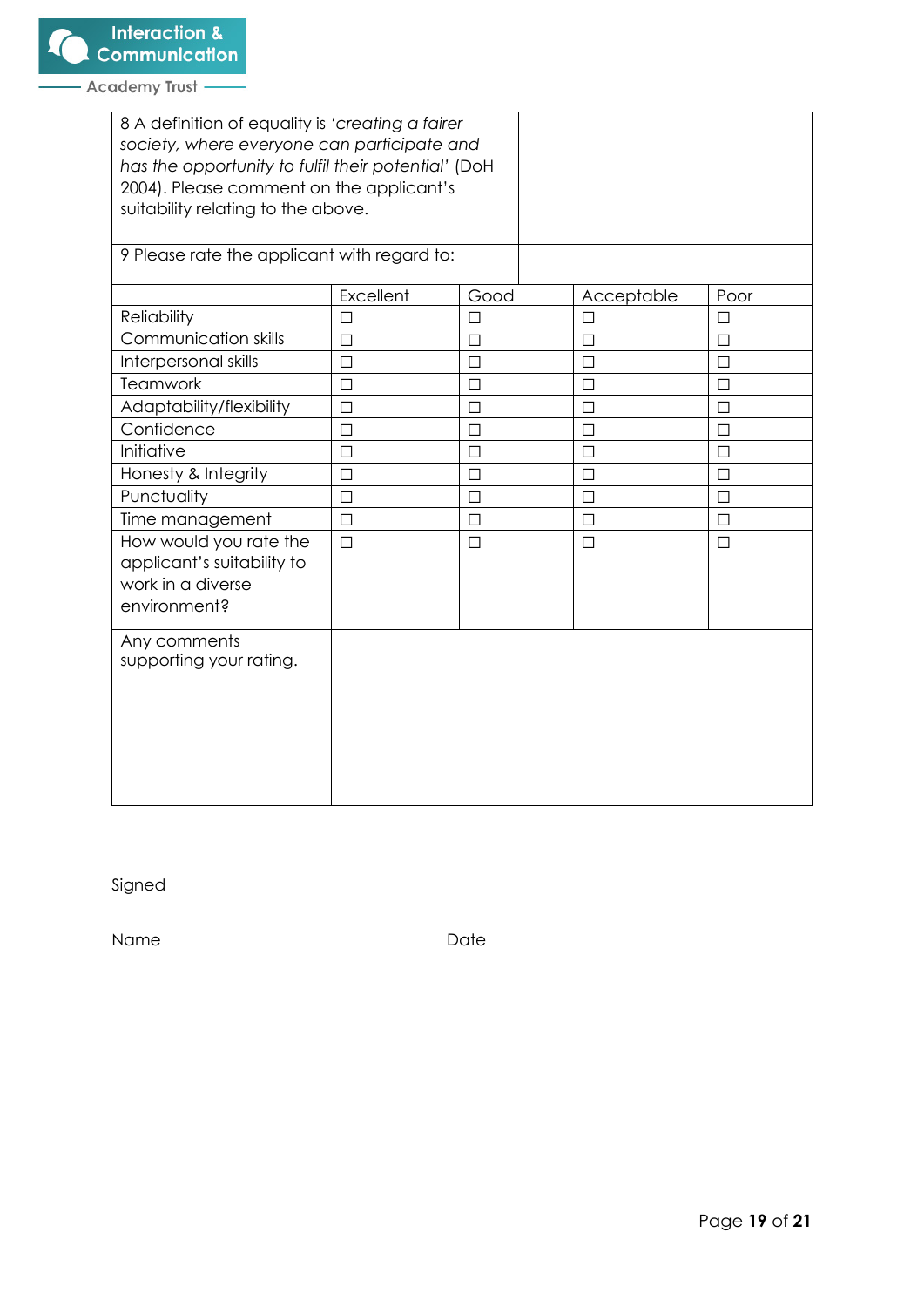

# **Flowchart of Disclosure and Barring Service Criminal Record Checks and Barred list Checks (formerly known as check 99)**